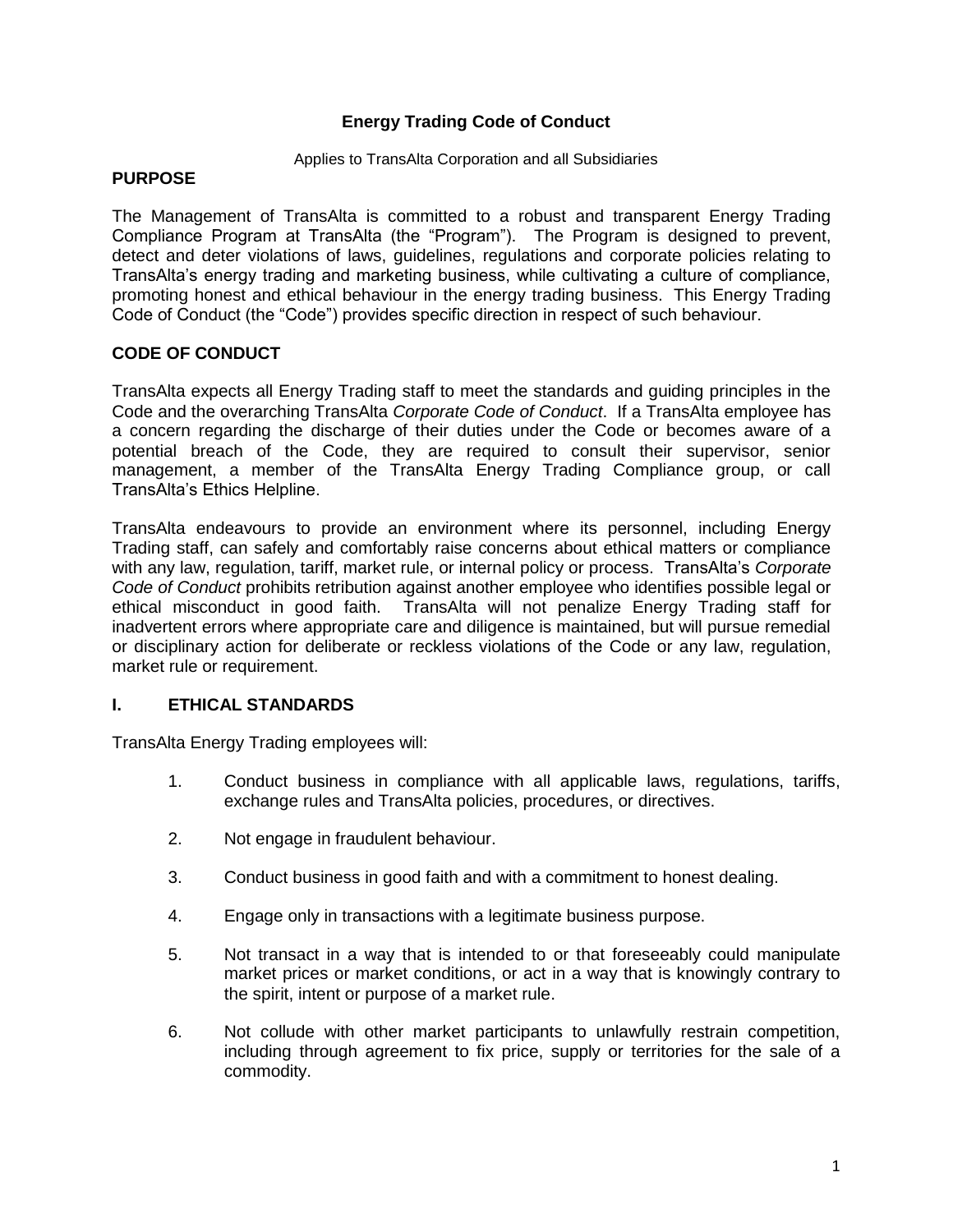- 7. Not engage in deceptive practices intended to inject false information into a market.
- 8. Not engage in predatory pricing strategies or attempts to abuse or unlawfully exercise market power.

# **II. PROHIBITED TRADING PRACTICES**

In addition to the aforementioned standards and principles, the following practices have been identified as prohibited activities. This list is not intended to be exhaustive but is rather to provide examples of those practices that TransAlta understands to be in violation of this Code. TransAlta Energy Trading employees will not engage in the following prohibited practices:

- 1. Misrepresent operational capability of physical assets: Employees will not engage in activities that misrepresent the operational capabilities of facilities in a manner expressly calculated to affect market prices by unlawfully withholding available supply from the market in order to create artificial supply shortages.
- 2. Engage in activities that are intended to create congestion in order to manipulate prices or affect the security of dispatch operations.
- 3. Offer reliability services that TransAlta does not intend to provide.
- 4. Knowingly submit false or misleading information to a system operator or regulator.
- 5. Execute wash trades, which are understood to be pre-arranged and offsetting transactions entered into with the purpose of artificially affecting reported revenues, trading volumes, or prices.
- 6. Enter into trades for the purpose of misrepresenting the financial results of TransAlta.
- 7. Transactions may not be entered into based on information that has been misappropriated from a third party or an affiliate (or obtained in a manner that violates a fiduciary or other legal obligation of the employee or TransAlta).
- 8. Employees may not attempt to influence a published index by executing a transaction to manipulate market prices for any purpose, including to benefit the value of a related position.
- 9. A transaction must not be entered into to act as a "payback" for, or to obtain any sort of gift, gratuity, bribe, kickback, entertainment or trip.
- 10. Employees and their immediate families may not buy or sell energy products for their personal accounts, except for standard retail purchases for consumption. Employees may not share or convey confidential information concerning energy related products obtained during the scope of their employment with TransAlta with any non-TransAlta persons, except as may be required in the performance of their duties. Any questions regarding this issue should be discussed with Compliance or Legal.